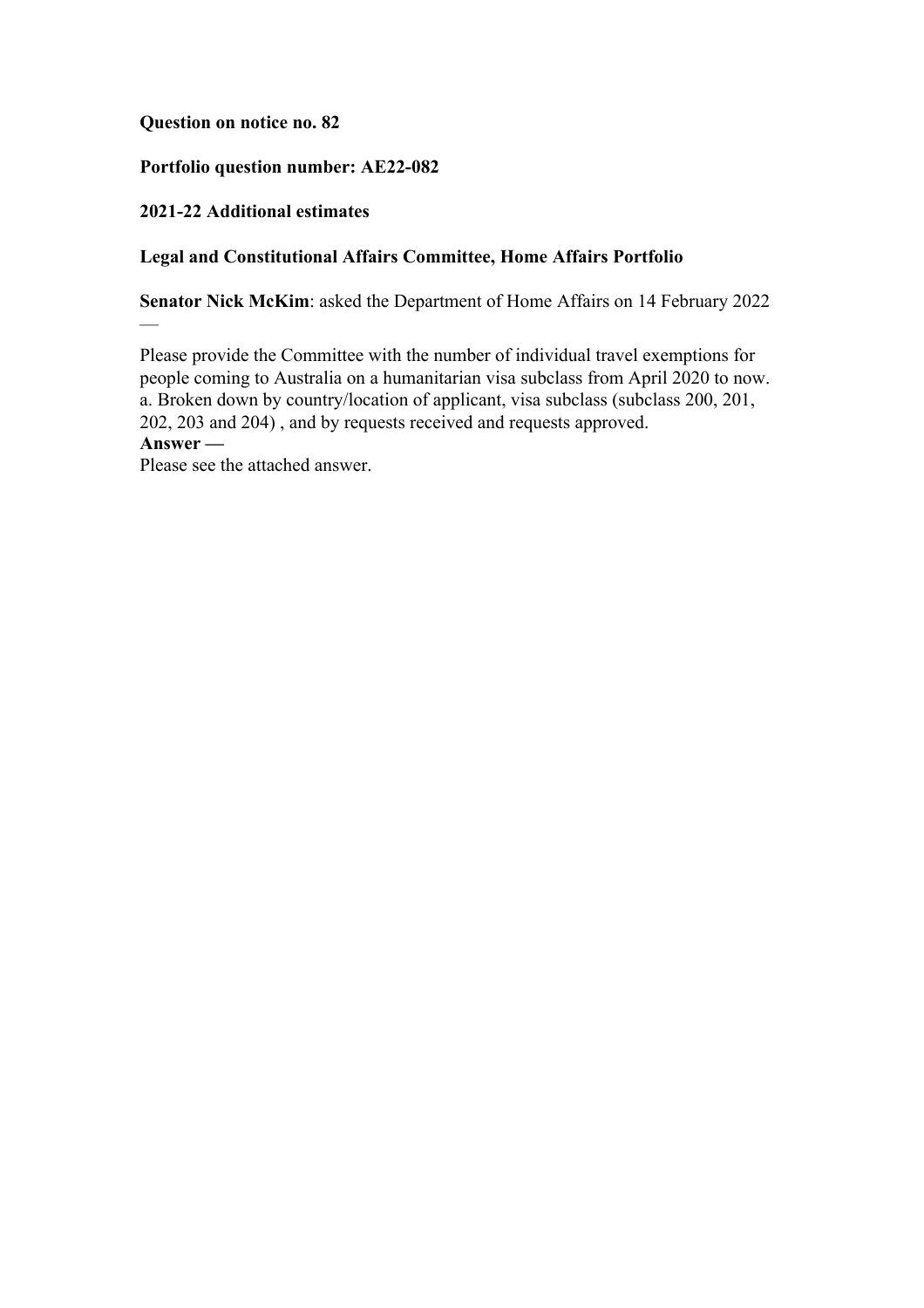#### **SENATE STANDING COMMITTEE ON LEGAL AND CONSTITUTIONAL AFFAIRS ADDITIONAL BUDGET ESTIMATES 14 FEBRUARY 2022**

## **Home Affairs Portfolio Department of Home Affairs**

# **Program 2.2: Visas**

## **AE22-082 - Travel exemptions - Humanitarian subclass visas**

Senator Nick McKim asked:

Please provide the Committee with the number of individual travel exemptions for people coming to Australia on a humanitarian visa subclass from April 2020 to now. a. Broken down by country/location of applicant, visa subclass (subclass 200, 201, 202, 203 and 204), and by requests received and requests approved.

*Answer:*

Refer to Table A attached.